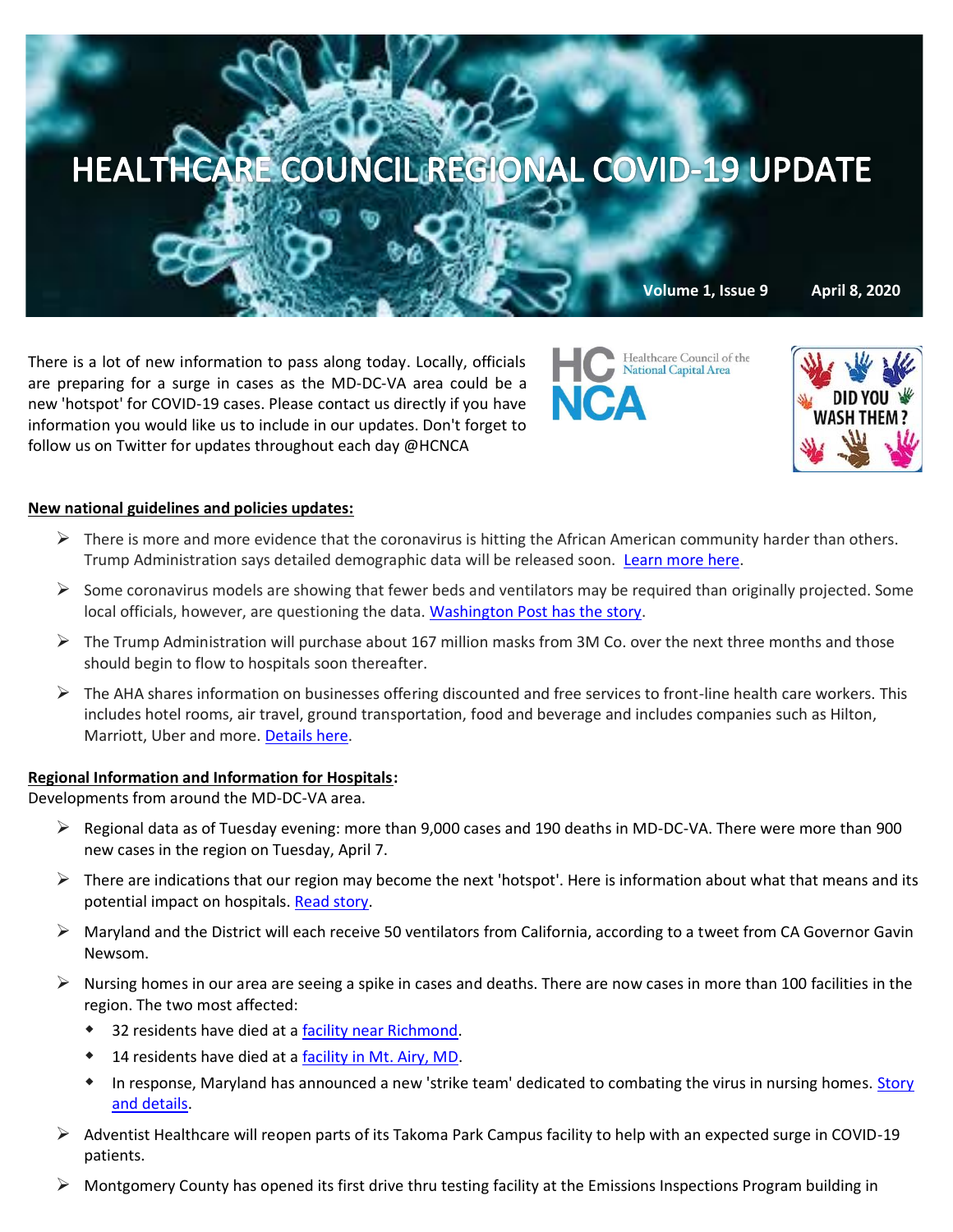White Oak. There are now drive-thru testing facilities in all jurisdictions in the Greater DC area. Information on MD [testing site.](https://patch.com/maryland/silverspring/drive-thru-coronavirus-testing-site-opening-white-oak-facility)

 $\triangleright$  Our neighbors in West Virginia are also closely monitoring developments related to coronavirus (COVID-19). Some of their information may be helpful for organizations in our region. We are also including them in our General Information and Data section at the end of this update. [West Virginia Hospital Association COVID-19 Page.](http://www.wvha.org/HEF/Emergency-Preparedness/COVID-19-Resource-Center.aspx)

## **Purchasing through National Capital Area Shared Services:**

Contact us directly at **301-731-4700** if there are ways we can help you get the supplies you need.

- ➢ **Supply Orders**: the Healthcare Council is (still!) placing orders for local hospitals and healthcare organizations for a wide range of products and supplies. If we can help your organization, let us know.
- ➢ **Grey Market Scams:** Premier Inc, our GPO partner, published a guide yesterday that helps organizations avoid scams involving supply chains and supplies. [Read their report here.](https://www.premierinc.com/newsroom/blog/common-covid-19-grey-market-scams-and-how-to-avoid-them)
- ➢ **HHS OIG Report**: Premier, Inc has also issued a statement regarding the recently released HHS OIG report regarding hospitals and supplies. [Report is here.](https://www.premierinc.com/newsroom/policy/statement-on-hhs-oig-report-titled-hospital-experiences-responding-to-the-covid-19-pandemic-results-of-a-national-pulse-survey-march-23-27-2020)
- ➢ **Premier, Inc Public Page:** Here is a link to their public COVID-19 page. [Link to Newsroom Page.](https://www.premierinc.com/newsroom)

### **Education, Learning, and Resources**

We will continue to look for ways we can help with education and learning needs as well as be a resource for the variety of needs you may have during this crisis:

- ➢ **Zoom Meeting with Plexosgroup:** The Healthcare Council is working with Plexosgroup, a company that focuses on FEMA reimbursements. Plexos has worked extensively with clients throughout the United States and its' territories to assist with FEMA funding over \$14 Billion and \$40 Billion in total disaster recovery experience. They will be presenting some services they can provide in a Zoom call on April 10. Details below.
	- **Topic: COVID-19 Funding Assistance**
	- Time: Apr 10, 2020 08:00 AM Eastern Time (US and Canada)
	- Join Zoom Meeting<https://zoom.us/j/246311165?pwd=NlBXekVNTWFUU0EvS0xVRGJKQWJkQT09>
	- **Meeting ID:** 246 311 165 Password: 967327
- ➢ **Leader Check-in:** Government, Healthcare, Religious, and Social leaders from around the country will be involved in 'Leader Check-in: Perspectives In the Pandemic' today from 8:am to 3:00pm. [Find out more here.](https://leadercheckin.com/)
- ➢ **Politico** is hosting several webinars today and tomorrow on a series of topics that may be of interest to healthcare professionals and organizations.
	- April 8, 12:00pm: [Congressional Response to Coronavirus](https://register.gotowebinar.com/register/7675757050137288206?mkt_tok=eyJpIjoiTkdGbE16aGxZalE1TVRBdyIsInQiOiI3emprMjJ6TVE5V0VxOUU3Uk5sR0lUWjk2ZmplNjZFYVlYckd6N2Y3TFZJOVpEUzNLM0R6bFBOUjUxa0s4MFlMUEdpYWh4YXdaV2lUVEhua2NGc2VmeElRRU1RTzlUMFg0Q09tcSthOHYxRHNyWDNtSnByYWx0TWhUYk9tUHA3TiJ9)
	- **\*** April 9, 9:00am: [Mental Health in the age of Coronavirus](https://register.gotowebinar.com/register/6211667157798533134?mkt_tok=eyJpIjoiTkdGbE16aGxZalE1TVRBdyIsInQiOiI3emprMjJ6TVE5V0VxOUU3Uk5sR0lUWjk2ZmplNjZFYVlYckd6N2Y3TFZJOVpEUzNLM0R6bFBOUjUxa0s4MFlMUEdpYWh4YXdaV2lUVEhua2NGc2VmeElRRU1RTzlUMFg0Q09tcSthOHYxRHNyWDNtSnByYWx0TWhUYk9tUHA3TiJ9)
- ➢ April 9, 4:00pm: [Economic Fallout from Coronavirus](https://register.gotowebinar.com/register/2324015043821419278?mkt_tok=eyJpIjoiTkdGbE16aGxZalE1TVRBdyIsInQiOiI3emprMjJ6TVE5V0VxOUU3Uk5sR0lUWjk2ZmplNjZFYVlYckd6N2Y3TFZJOVpEUzNLM0R6bFBOUjUxa0s4MFlMUEdpYWh4YXdaV2lUVEhua2NGc2VmeElRRU1RTzlUMFg0Q09tcSthOHYxRHNyWDNtSnByYWx0TWhUYk9tUHA3TiJ9)

### **General Information Sources:**

Resources for National and Regional Up-to-the-Minute Data and Information:

- ➢ [Johns Hopkins University global COVID-19 Tracker](https://gisanddata.maps.arcgis.com/apps/opsdashboard/index.html#/bda7594740fd40299423467b48e9ecf6)
- $\triangleright$  Latest Case data for each state can be found at these websites:
	- [Maryland](https://coronavirus.maryland.gov/)
	- [Virginia](http://www.vdh.virginia.gov/coronavirus/)
	- [District of Columbia](https://coronavirus.dc.gov/)
	- [West Virginia](https://dhhr.wv.gov/COVID-19/Pages/default.aspx)
- $\triangleright$  State Hospital Association information can be found at these websites:
	- [Maryland Hospital Association](https://www.mhaonline.org/resources/coronavirus)
	- [Virginia Hospital and Healthcare Association](https://www.vhha.com/resources/covid-19-resources/)
	- [DC Hospital Association](https://www.dcha.org/quality-safety/coronavirus)